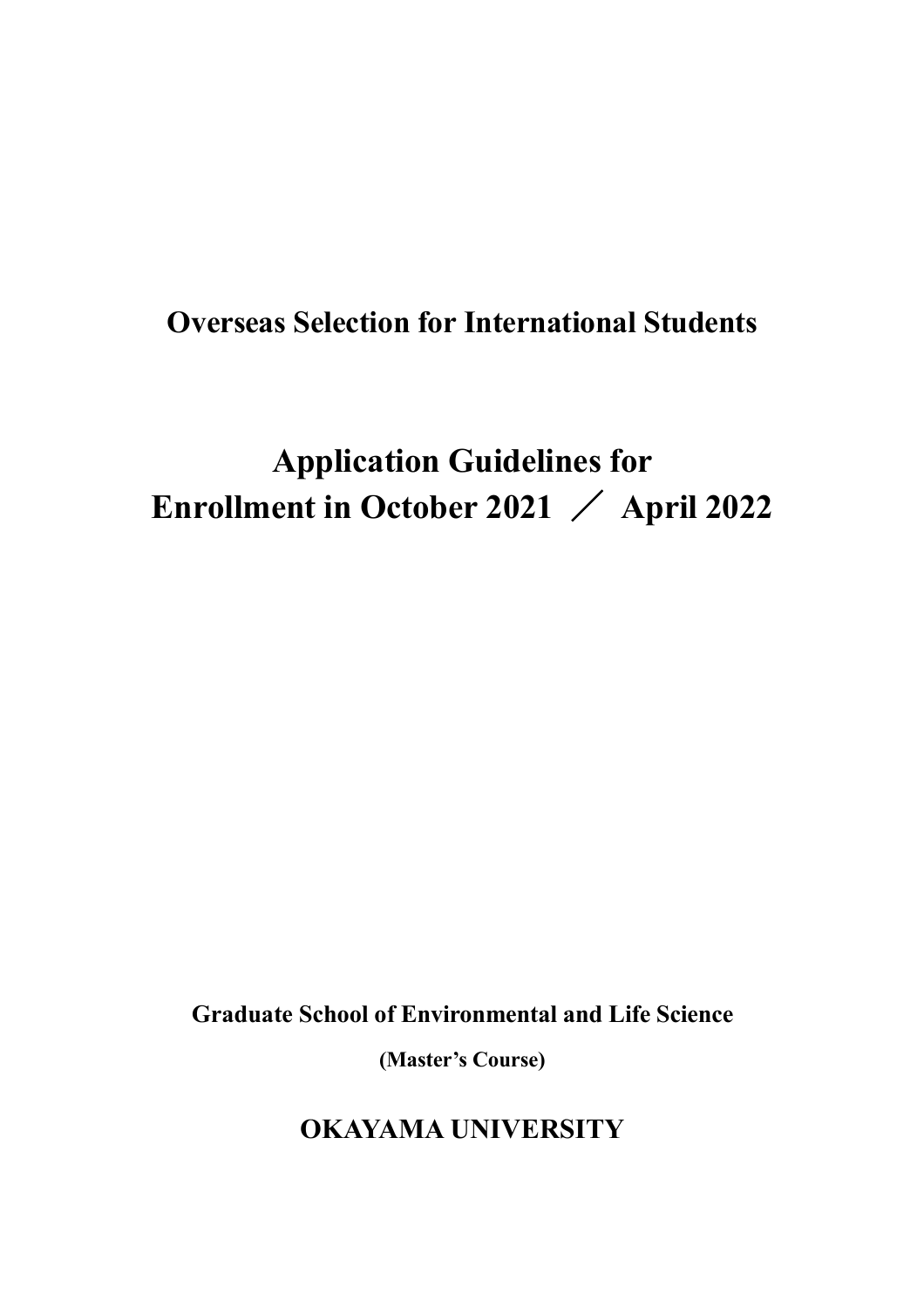#### **Admission Policy**

This graduate school develops human resources who can solve the problems of creating a recycling-based society and ensuring food security through education. The Graduate School seeks the following human resources from Japan and overseas.

(1) Those who have the rich culture, ethics, and expertise necessary for the sustainable development of civilization, and who have the language skills to be active internationally.

(2) Those who have a strong desire to acquire advanced expertise based on scientific knowledge for sustainable development of the global environment and elucidation of life phenomena.

Prior to admission, those who wish to enroll in this graduate school must have basic knowledge and abilities in their specialized fields in the bachelor's program, and have the ability to apply their knowledge and acquire international communication skills. Therefore, we will carry out various entrance examinations such as an examination to confirm the ability to communicate in English and the specialized knowledge of each major, and an oral examination to confirm whether or not the person is suitable for the ideal type of human resources being sought. Details of the entrance examinations and evaluation methods will be specified in the application guidelines.

#### **I Admission Quota**

| <b>Division</b>                                 | Ouota        |            |  |
|-------------------------------------------------|--------------|------------|--|
|                                                 | October 2021 | April 2022 |  |
| Social Engineering and Environmental Management | A Few        | A Few      |  |
| Biological and Human Environment                | A Few        | A Few      |  |
| Sustainability of Resources                     | A Few        | A Few      |  |
| Science for Bioresources                        | A Few        | A Few      |  |
| Science for Bio-Production                      | A Few        | A Few      |  |

#### **II Eligibility forApplication**

Those to whom all the following provisions are applicable:

- 1. Those to whom any of the following items is applicable, or are expected to be applicable by September 2021 (or in case of April 2022 enrollment, by March 2022).
- (1) Have graduated from a Japanese university
- (2) Have been awarded a bachelor's degree under the provisions of paragraph (7) of Article 104 of the School Education Law (Law No.26 of 1947)
- (3) Have completed a 16-year course of school education in a foreign country
- (4) Have completed a 16-year course of school education in a foreign country by taking class subjects in Japan through a correspondence course offered by an educational institution in the country
- (5) Are deemed to have academic ability equal to or greater than that of a university graduate through an individual admission eligibility screening by the Graduate School and who have reached the age of 22.
- 2. Those who are foreign citizens who live outside Japan and who are unable to come to Japan to take their entrance examinations (except citizens and permanent residents of Japan).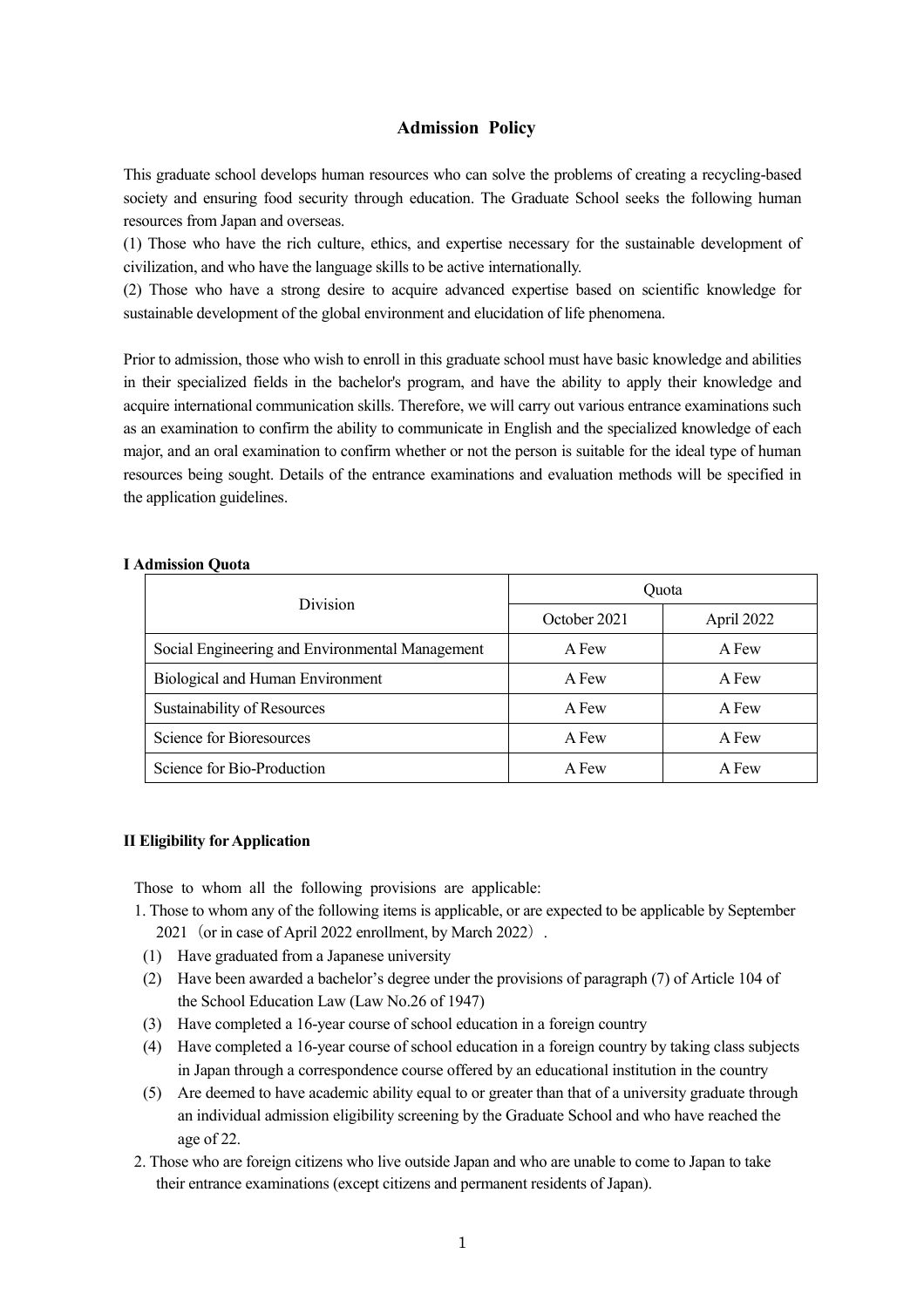- 3. Those who are expected to obtain a visa status of "Student" stipulated in the Immigration Control and Refugee Recognition Act by the time of enrollment in the Graduate School.
- 4. Those who were recommended by the schools from which they graduated as being particularly excellent in both personality and academic ability.
- 5. Those who have passed a selection process, such as scholarship and training systems, made by public organizations at home and abroad, or those who have prior approval from your prospective supervisor.
- Note 1. "Those who are deemed to have academic ability equal to or greater than that of a university graduate through an individual admission eligibility screening by the Graduate School" specified in item 5 of Provision 1 of II Eligibility for Application refers to applicants who passed the document screening that the Graduate School provides as the screening of the eligibility for application. (See III Individual Admission Eligibility Screening in Eligibility for Application.)
- Note 2. We withdraw permission for admission for those who applied as a prospective degree holder but failed to be awarded the degree by September 2021 (or in case of April 2022 enrollment, by March 2022).
- Note 3. Those "who live outside Japan and are unable to come to Japan to take their entrance examinations" specified in Provision 2 of II Eligibility for Application includes people who are staying in Japan at the time of application but depart from Japan because their duration of stay expires by the end of June, 2021 (or in case of April 2022 enrollment, by December 2021).

#### **III Individual Admission Eligibility Screening in Eligibility for Application**

For those applicants for admission who fall under item 5 of Provision 1 specified in the previously described II Eligibility for Application, we conduct individual admission eligibility screenings for the approval of admission eligibility before application. The applicants must submit the documents required for the admission eligibility screening specified in Provision 2 to the address in **IV**-3 (P.3) by the deadline stated in Provision 1.

#### 1. Submission Period of Documents for Admission Eligibility Screening

| Enrollment                   | <b>Submission Period</b>            |
|------------------------------|-------------------------------------|
| October 2021 Enrollment      | May 26, 2021 to May 27, 2021        |
| <b>April 2022 Enrollment</b> | October 26 2021 to October 27, 2021 |

#### 2. Documents Required for Admission Eligibility Screening

| Documents Required for Admission<br><b>Eligibility Screening</b> | Remarks                                                                                                                                                                                                                                       |
|------------------------------------------------------------------|-----------------------------------------------------------------------------------------------------------------------------------------------------------------------------------------------------------------------------------------------|
| $\langle 1 \rangle$ Form of Eligibility for Application          | Use the forms prescribed by the Graduate School of<br>Environmental and Life Science.                                                                                                                                                         |
| $\langle 2 \rangle$ Record of Academic Performance               | Submit a list of research achievements or a research<br>plan/progress report relevant to the field of study that<br>you wish to pursue at the Graduate School of<br>Environmental and Life Science, summarizing in a<br>document in any form. |
| $\langle 3 \rangle$ Academic Transcript (of last                 | Submit a transcript issued by the president of the last                                                                                                                                                                                       |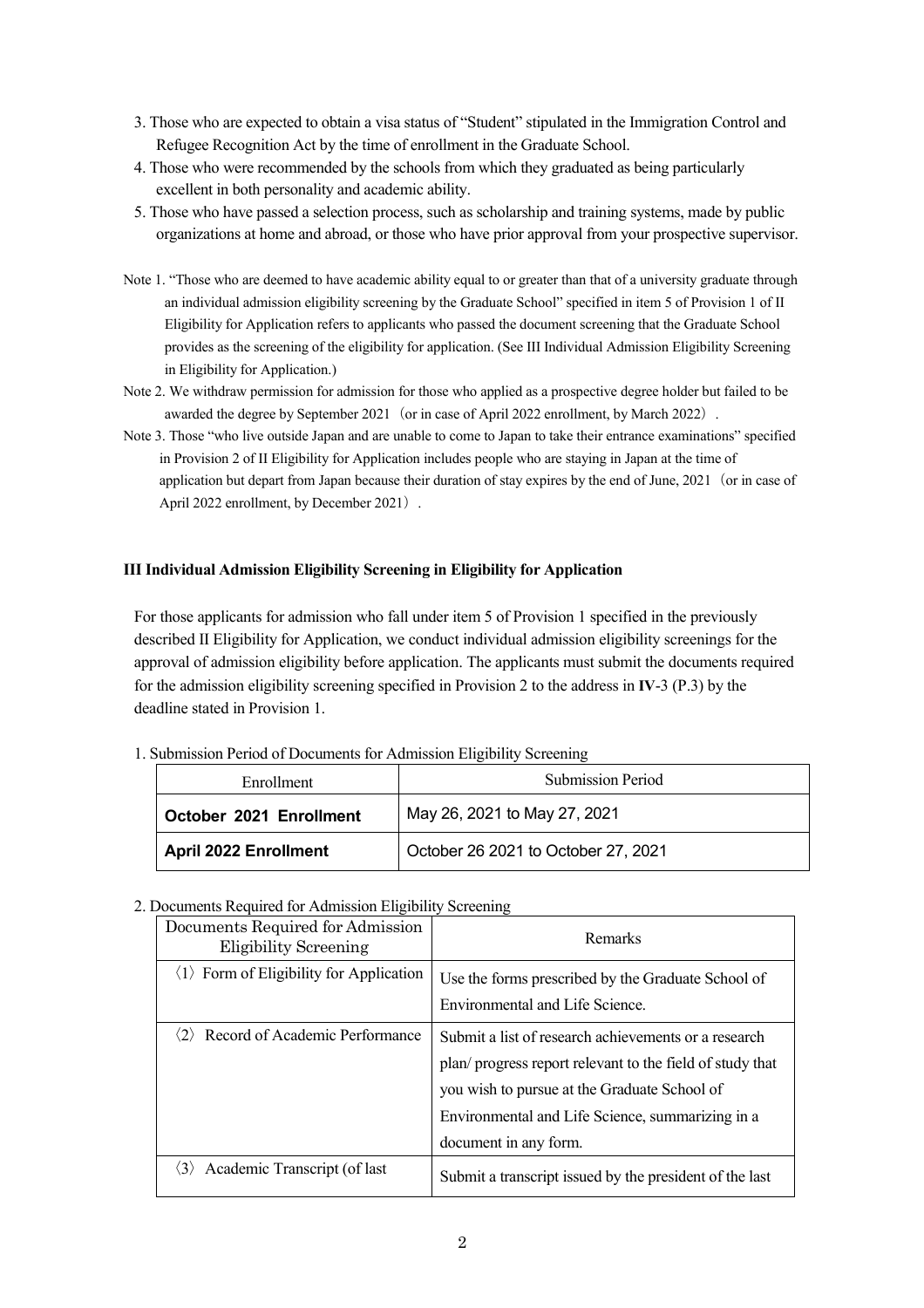| completed education)                                                           | school from which you graduated.                                                                        |
|--------------------------------------------------------------------------------|---------------------------------------------------------------------------------------------------------|
| Graduation Certificate (of last<br>$\langle 4 \rangle$<br>completed education) | Submit a graduation certificate issued by the president<br>of the last school from which you graduated. |

Note 1. All documents mentioned above must be prepared in English, in principle. (When English is not your native language, attach English translations.)

Note 2. The documents  $\langle 1 \rangle$  mentioned above should be submitted using the forms prescribed by the Graduate School of Environmental and Life Science, in principle. However, using any forms containing the necessary matters other than the prescribed forms may be allowed only when the Graduate School of Environmental and Life Science permits.

### **IV Application Procedures**

1. How to Apply

Applicants must complete all the procedures described in items (1) through (3) below:

- (1) Before preparing documents for application, applicants must directly contact a prospective supervisor at Graduate School of Environmental and Life Science by means such as email, consult about research and education after enrollment, obtain approval to take the examination, and receive a copy of "Letter of Informal Acceptance by Prospective Supervisor". With regard to prospective supervisors at Graduate School of Environmental and Life Science, please visit the Website of the Graduate School of Environmental and Life Science below: <http://www.gels.okayama-u.ac.jp/en/profile/index.html>
- (2) Pay the entrance examination fee after having obtained approval from the prospective supervisor. (Except those who are exempted from payment.)
- (3) Send all the documents for application by mail to arrive no later than the date stated in "2 Application Period".
- 2. Application Period

| Enrollment                   | <b>Application Period</b>              |
|------------------------------|----------------------------------------|
| October 2021 Enrollment      | June 24, 2021 to July 7, 2021          |
| <b>April 2022 Enrollment</b> | November 25, 2021 to December 15, 2021 |

#### 3. Address for Submission of Documents

| Division • Department                        | Address for Submission                          |
|----------------------------------------------|-------------------------------------------------|
| Division of Social Engineering and           |                                                 |
| <b>Environmental Management</b>              | Admission Section,                              |
|                                              | Faculty of Environmental Science and Technology |
| Division of Biological and Human Environment | Okayama University                              |
| Department of Human Ecology                  | 3-1-1, Tsushima-naka, Kita-ku, Okayama          |
|                                              | 700-8530, Japan                                 |
| Division of Sustainability of Resources      |                                                 |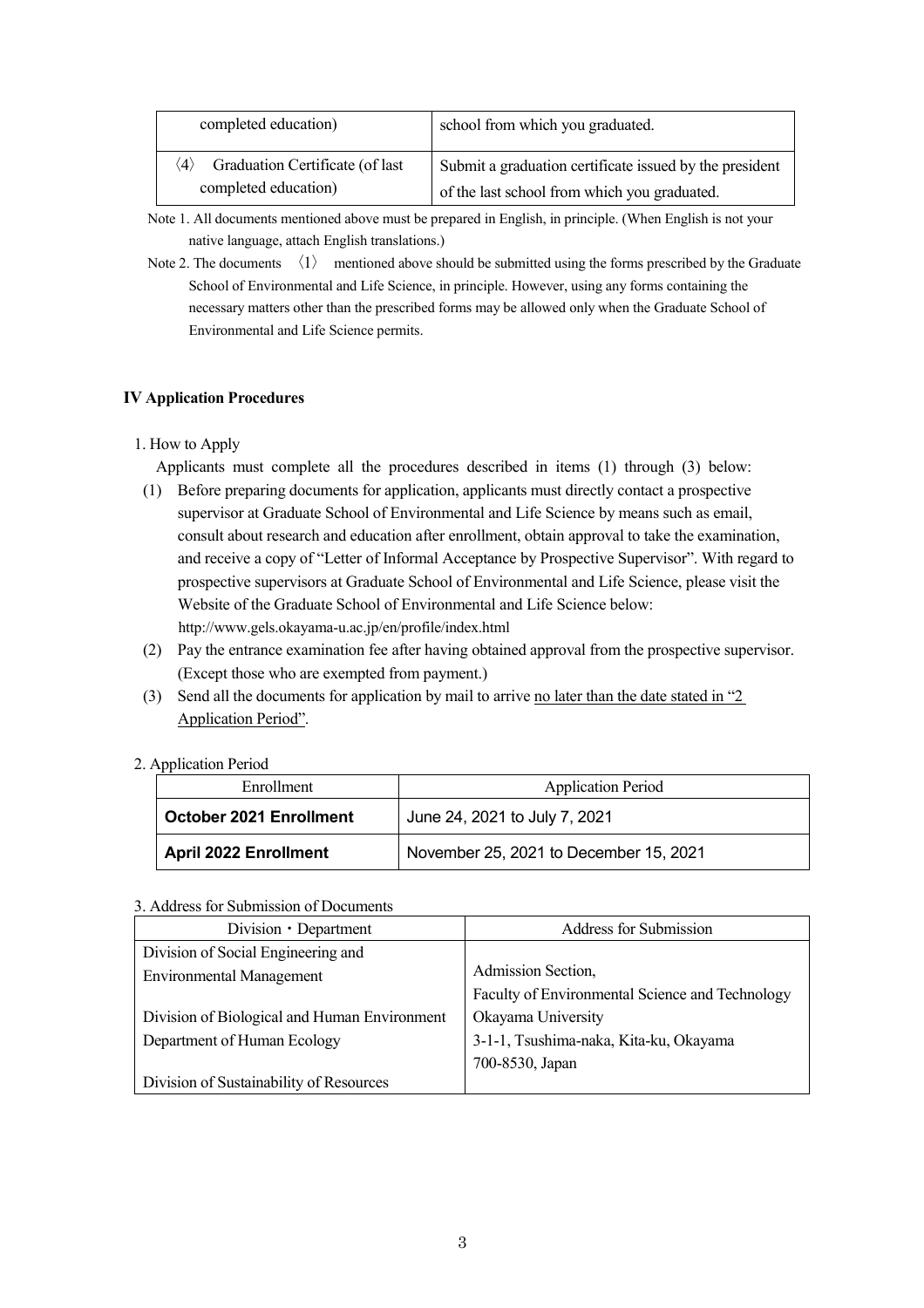| Division of Biological and Human Environment<br>Department of Environmental Ecology | Admission Section,<br>Faculty of Agriculture                 |
|-------------------------------------------------------------------------------------|--------------------------------------------------------------|
| Division of Science for Bioresources                                                | Okayama University<br>1-1-1, Tsushima-naka, Kita-ku, Okayama |
| Division of Science for Bio-Production                                              | 700-8530, Japan                                              |

4. Notes on Application

- (1) No change shall be permitted after submission in terms of the contents of the documents submitted.
- (2) No document shall be returned for any reason after the application documents are accepted.
- (3) Application with incomplete application documents or shortage of examination fee shall not be accepted.
- (4) Please note carefully that admission might be withdrawn even after enrollment if the contents of the submitted documents are found to include false entries.
- (5) Certificates issued under the former name, which differs from the name written on the application form are useful. However, in such case, attach a document (in any form) with the date of name change and the new and the former name, which are written personally by the applicant.

| 5. Documents Required for Application |  |  |  |
|---------------------------------------|--|--|--|
|                                       |  |  |  |

| Documents Required for Application                                     | Remarks                                                                                                                                                                                                                                                                                                                                                                                                                                                                                                                                                                                                                     |
|------------------------------------------------------------------------|-----------------------------------------------------------------------------------------------------------------------------------------------------------------------------------------------------------------------------------------------------------------------------------------------------------------------------------------------------------------------------------------------------------------------------------------------------------------------------------------------------------------------------------------------------------------------------------------------------------------------------|
| $\langle 1 \rangle$ Application for admission<br>Curriculum Vitae (CV) | Use the forms prescribed by the Graduate School of Environmental<br>and Life Science<br>Affix a photograph (4 cm long $\times$ 3 cm wide, upper body, no<br>headwear, facing forward, taken within the three months before<br>application) on the prescribed space on the "Application for<br>admission". Before affixing it, write your nationality, name and the<br>name of major desired on the back of the photograph.                                                                                                                                                                                                  |
| <b>Entrance Examination Fee</b><br>$\langle 2 \rangle$                 | 30,000yen<br>(handling fees will be charged separately)<br>Please refer to "Paying for Entrance Examination Fees"<br>below and pay the entrance examination fee by 17:00<br>(Japan time) on the last day of the application period on<br>"Payment for Entrance Examination Fee website".<br>In addition, please be sure to choose "Credit Card" for<br>payment method. Other payment methods cannot use<br>from overseas.<br>After confirming the payment of the entrance examination<br>fee, print "Certificate of Entrance Examination Fee<br>Payment" and attach it to the prescribed section of the<br>prescribed form. |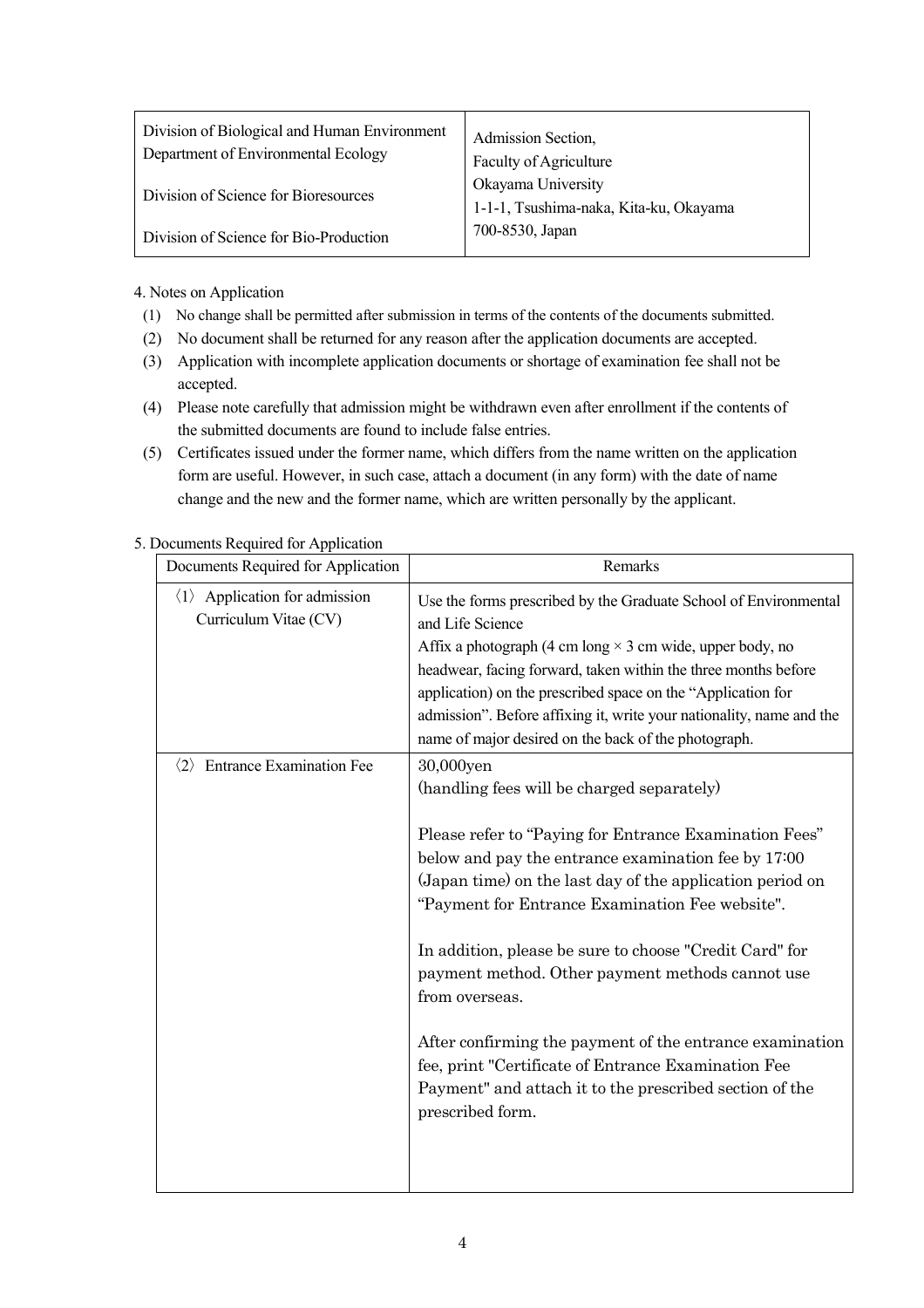|                                                     | Paying for Entrance Examination Fees                                                                                                                                                                       |
|-----------------------------------------------------|------------------------------------------------------------------------------------------------------------------------------------------------------------------------------------------------------------|
|                                                     | http://www.gels.okayama-u.ac.jp/up_load_files/freetext/kenteiryo/oversea_eng.pdf                                                                                                                           |
|                                                     |                                                                                                                                                                                                            |
|                                                     | Payment for Entrance Examination Fee website                                                                                                                                                               |
|                                                     | https://e-apply.jp/n/okayama-payment-eng                                                                                                                                                                   |
|                                                     | If you could not pay by the payment method above, cont<br>act Graduate School Section, Academic Affairs Division,<br>Graduate School of Natural Sciences.                                                  |
|                                                     | Refund of Entrance Examination Fee                                                                                                                                                                         |
|                                                     | The entrance examination fee paid is not refundable for any reason,                                                                                                                                        |
|                                                     | except in the following cases:                                                                                                                                                                             |
|                                                     | Entrance examination fee was paid, but application was not<br>a)<br>made (application documents were not submitted or not<br>accepted.)                                                                    |
|                                                     | Entrance examination fee was accidentally transferred twice.<br>b)<br>Those applicants who are Japanese-government sponsored<br>c)<br>students need not pay the entrance examination fee, in<br>principle. |
| $\langle 3 \rangle$<br>(Prospective) Graduation     |                                                                                                                                                                                                            |
| Certificate from University                         | Submit a certificate issued by the university from which you                                                                                                                                               |
| $\langle 4 \rangle$<br>Transcript of University     | graduated (or will graduate).                                                                                                                                                                              |
|                                                     |                                                                                                                                                                                                            |
| $\langle 5 \rangle$<br>Copy of Papers Submitted     | Abstract of bachelor's thesis or an equivalent research paper<br>a)                                                                                                                                        |
|                                                     | (in English)                                                                                                                                                                                               |
|                                                     | List of research achievements after earning the bachelor's<br>b)                                                                                                                                           |
|                                                     | degree and one or two representative papers related to them                                                                                                                                                |
|                                                     | (if applicable).                                                                                                                                                                                           |
| $\langle 6 \rangle$<br>Research Plan Document       | Use the form prescribed by the Graduate School of Environmental and<br>Life Science.                                                                                                                       |
| Document Certifying English<br>$\langle 7 \rangle$  | When you have not taken $TOEIC^{\circledast}$ , $TOEFL-iBT^{\circledast}$ , or other tests,                                                                                                                |
| Language Ability (TOEIC®,                           | submit a certificate of English ability issued by the university, etc.                                                                                                                                     |
| TOEFL-iBT®, etc.)                                   | from which you graduated.                                                                                                                                                                                  |
| Copy of Passport, or Copy of<br>$\langle 8 \rangle$ | Submit a copy of the page which can confirm the names of the                                                                                                                                               |
| Family Registry or Certificate                      | passport and the dates of birth, etc.                                                                                                                                                                      |
| of Citizenship in Home                              | When not possessing the passport, please submit the certificate                                                                                                                                            |
| Country                                             | which is acquired copy of the family register or citizen<br>membership, etc. in your home country.                                                                                                         |
| $\langle 9 \rangle$ (Two kinds of) Letters of       |                                                                                                                                                                                                            |
| Recommendation Addressed to                         | Use the form prescribed by the Graduate School of Environmental                                                                                                                                            |
| the President                                       | and Life Science.                                                                                                                                                                                          |
| $\langle 10 \rangle$ Document Confirming            | As prescribed in $\,$ II -5 of eligibility for application, those who have                                                                                                                                 |
| Success in Selection by Public                      | passed a selection process, such as scholarship and training                                                                                                                                               |
| Organizations at Home and                           | systems, made by public organizations at home and abroad, submit                                                                                                                                           |
| Abroad                                              | a (copy of) letter of acceptance, notification of employment, etc.                                                                                                                                         |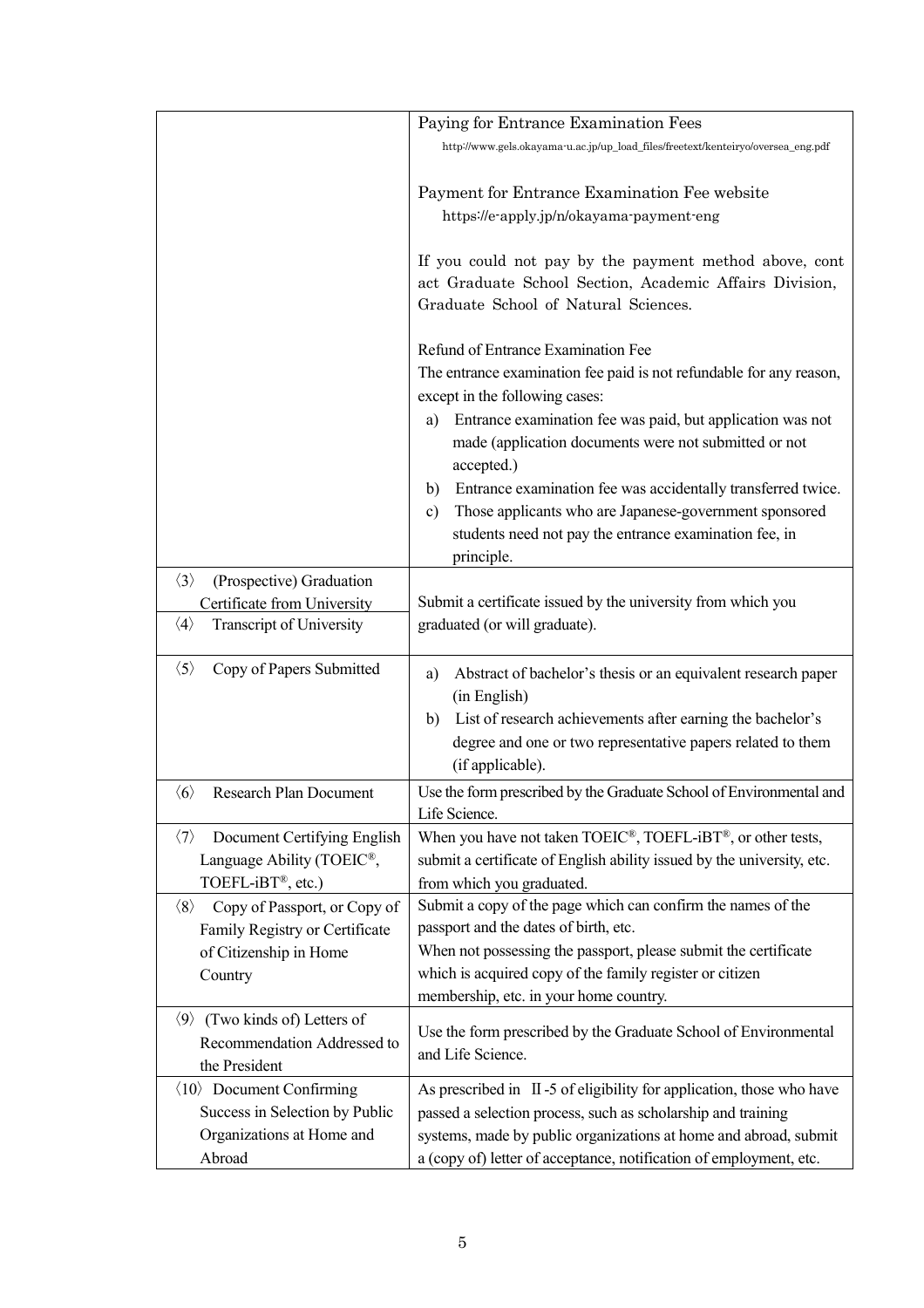| Letter of Acceptance by | Use the form prescribed by the Graduate School of Environmental   |
|-------------------------|-------------------------------------------------------------------|
| Prospective Supervisor  | and Life Science, and submit a copy of the letter written by your |
|                         | prospective supervisor at Graduate School of Environmental and    |
|                         | Life Science.                                                     |

Note 1. All documents to be submitted must be prepared in the same size (preferably A4 size) and be typewritten. Note 2. We do not accept documents that are incomplete, not written completely and accurately, or which are

received after the deadline for submission.

The previously described documents **must** be prepared in English, except  $\langle 11 \rangle$ . (When English is not your native language, attach English translations.)

#### 6. Purpose of Use of Personal Information

Application documents submitted and personal information written on them are used for affairs related to the selection of entrants.

However, regarding entrants, we use their personal information written on the application form, including the name, gender, date of birth, current address, and schools graduated from, as registry data for basic student information in the academic affairs system at Okayama University. In addition, successful applicants' personal information, examinee number and name (kanji/ kana), are used for clerical systems for tuition fee debt management and tuition fee waiver at Okayama University.

When application for admission fee waiver, postponement of admission fee collection, tuition fee waiver, or various scholarships was made, the applicant's entrance examination results and academic transcript might be used to handle academic ability judgment related to affairs such as postponement of admission fee collection.

#### **V Methods for Selection of Entrants**

Selection of entrants shall be made based on document screening and pass or failure is determined.

#### **VI Announcement of Successful Applicants**

| Enrollment                   | Date of Announcement    |
|------------------------------|-------------------------|
| October 2021 Enrollment      | <b>July 30, 2021</b>    |
| <b>April 2022 Enrollment</b> | <b>January 28, 2022</b> |

A letter of acceptance and others will be sent to successful applicants themselves dated on the day of the announcement described above.

#### **VII Admission Procedures**

1. Method of Admission Procedures

Details will be notified separately by your supervisor with a letter of acceptance.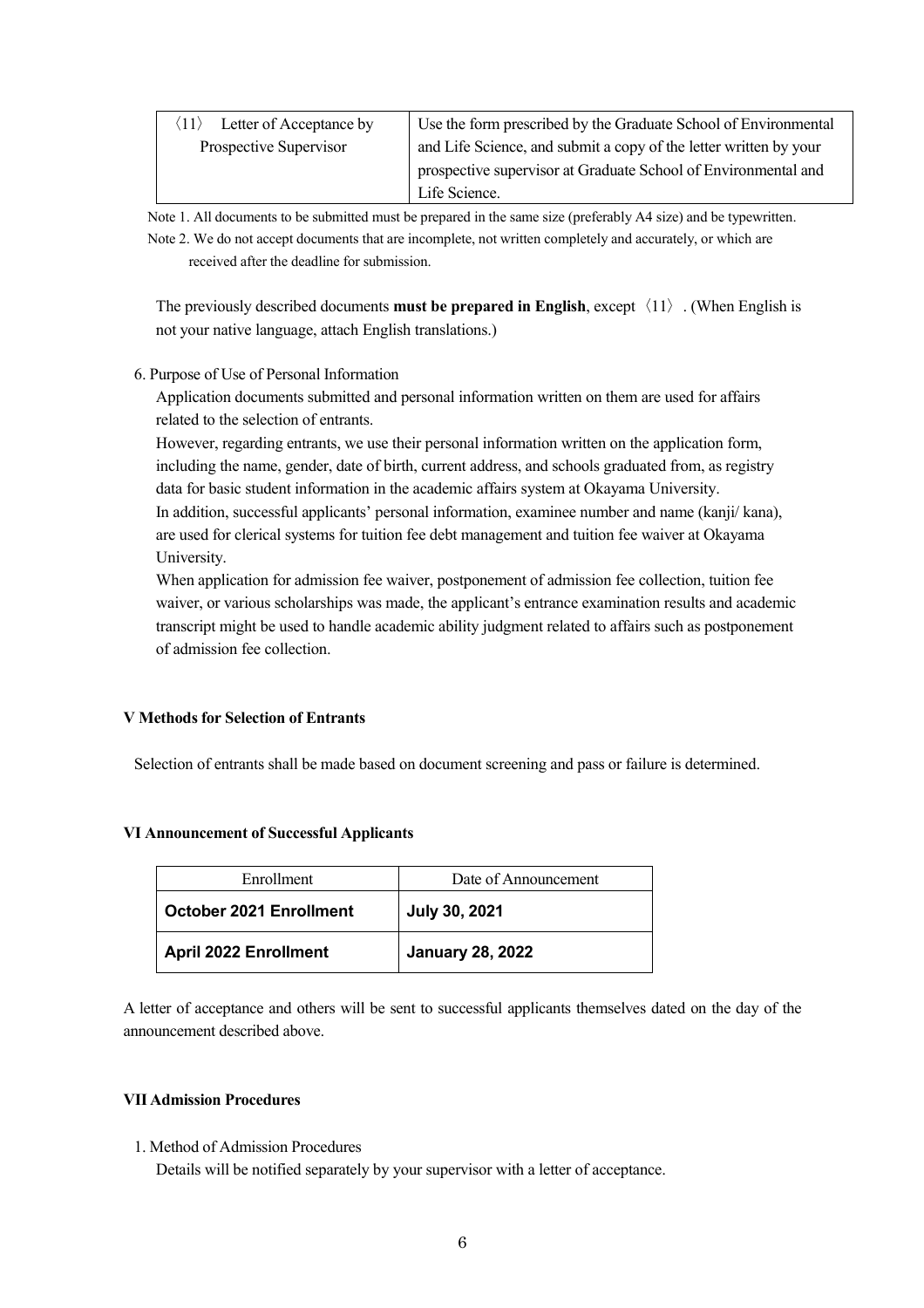#### 2. Period of Admission Procedures

The period of admission procedures has been scheduled as follows:

| Enrollment                     | Period of Admission Procedures           |  |
|--------------------------------|------------------------------------------|--|
| <b>October 2021 Enrollment</b> | September 17, 2021 to September 21, 2021 |  |
| <b>April 2022 Enrollment</b>   | March 14, 2022 to March 15, 2022         |  |

#### **VIII Other**

1. Admission Fee and Tuition Fee (Applicable only for self-supporting international students. Foreign-government sponsored students must pay.)

**Admission fee: 282,000 yen (expected amount)**

#### **Tuition fee: 267,900 yen (for half a year); 535,800 yen (for a year)**

- \* When the amount was revised at the time of admission or while at school, the new amount will be applied from the time of the revision.
- 2. Study Assistance

For self-supporting international students, we have systems as part of study assistance: admission fee waiver, postponement of admission fee collection, tuition fee waiver, and various scholarships. If your academic achievement, income, etc. meet the requirements, you may apply for the admission fee waiver, postponement of admission fee collection, and tuition fee waiver and have a full or half waiver.

When your academic achievement, income, etc. meet the requirements, you may apply for various scholarships and receive scholarship benefits.

#### 3. Notes

It is recommended that international students have sufficient knowledge of the climate, weather, and customs of Japan as well as the situation of the university in advance before coming to Japan. Education and research activities will be conducted mainly in Japanese language. Consult with your desired supervisor in advance if you wish to have guidance in English.

For everyday life, you will need Japanese language skills. It is also desired that candidates have studied Japanese language.

Okayama University has a Japanese language course for international students. Please take the course if you like.

4. Security Export Control System

Okayama University has established the "Security Export Control Regulations of Okayama University" under the Security Export Control System based on the "Foreign Exchange and Foreign Trade Act (FEFTA)", and conducts strict screening when accepting foreign students.

If you are subjected to this regulation or FEFTA, you may not be accepted or your desired research activities may be restricted.

For details concerning the Security Export Control System in Japan, please refer to the following website.

URL; <https://www.meti.go.jp/policy/anpo/englishpage.html>